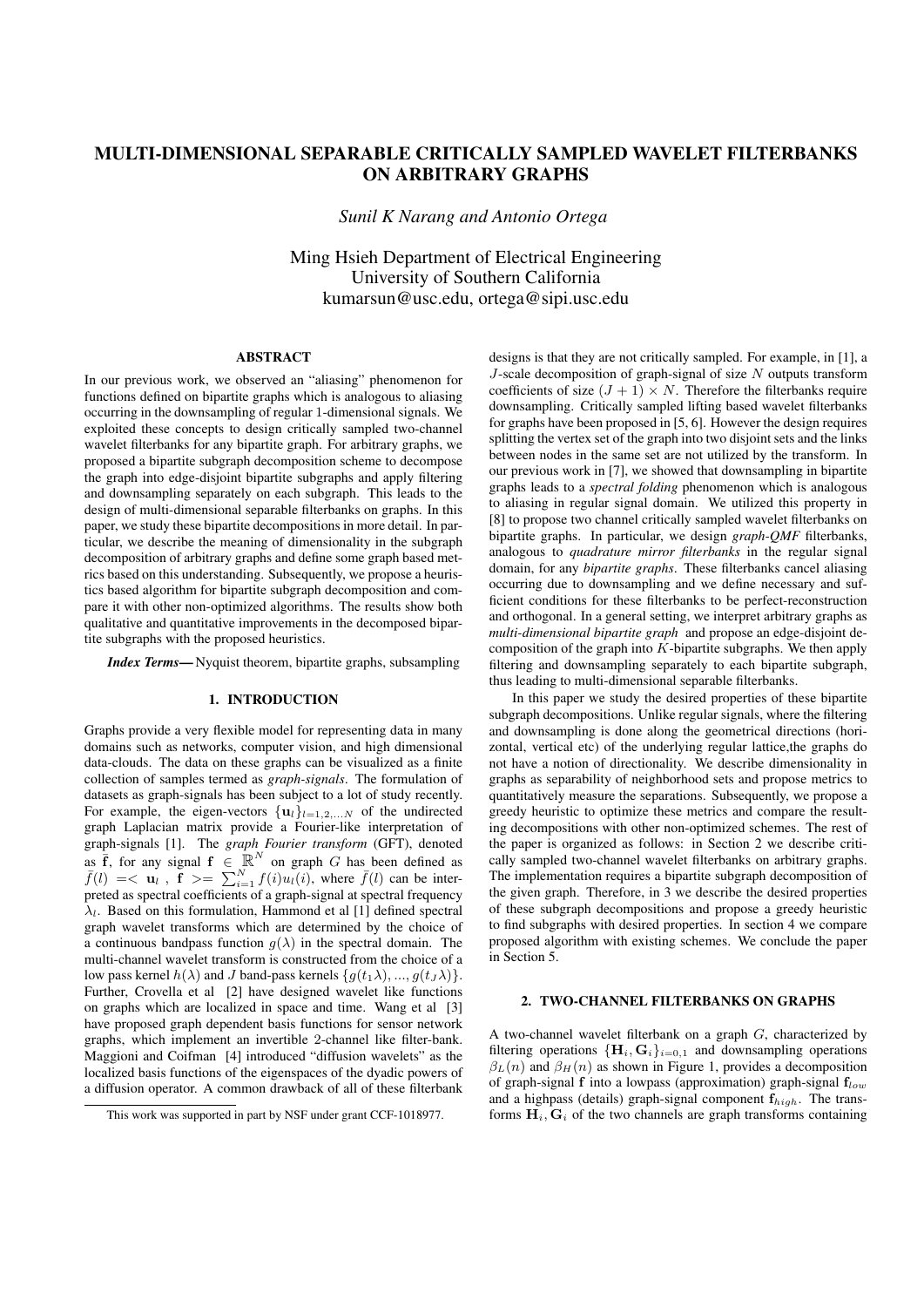

Fig. 1. Block diagram of a two-channel wavelet filterbank on graph.

spatially localized filters. The downsampling function  $\beta_H$  on the graph  $G = (\mathcal{V}, E)$  is defined as choosing a subset  $H \subset \mathcal{V}$  such that all samples of the graph signal  $f$ , corresponding to indices not in  $H$ , are discarded, i.e.

$$
\beta_H(n) = \begin{cases} 1 & \text{if } n \in H \\ -1 & \text{if } n \notin H \end{cases}
$$
 (1)

A subsequent upsampling operation with  $\beta_H$  projects the downsampled signal back to original  $\mathbb{R}^N$  space by inserting zeros in place of discarded samples in  $H<sup>c</sup>$ . In matrix form, we define a diagonal *downsampling matrix*  $J_{\beta_{H}} = diag\{\beta_{H}(n)\}\$ . The overall 'downsample then upsample' $(\overleftrightarrow{DU})$  operation can then be algebraically represented as  $f_{du}(n) = 1/2(\bar{f}(n) + \beta_H(n)f(n))$  and in matrix form as  $\mathbf{f}_{du} = 1/2(\mathbf{I} + \mathbf{J}_{\beta_H})\mathbf{f}$ .

#### 2.1. Filterbanks on Bipartite Graphs

In our recent work in [7, 8], we observe that for *bipartite graphs*  $G = (L, H, E)^2$  choosing the selection set to be either L or H produces a *spectral folding* phenomenon in the  $DU$  signal  $f_{du}$  which which is analogous to the "aliasing" effect observed in  $DU$  operations in regular signal domain. Extending this idea on the twochannel graph filterbank in bipartite graph case, the downsampling functions in Figure 1 are chosen as  $\beta = \beta_L$  and  $\beta_H = -\beta$ . Thus the nodes in  $L$  only retain the output of transform  $H_0$  and nodes in H retain the output of transform  $H_1$  only and the overall output is critically sampled (i.e.,  $|L| + |H| = N$ ). The output signals after filtering and DU operation in the lowpass and highpass channels are given as  $1/2(\mathbf{I} + \mathbf{J}_{\beta})\mathbf{H}_0\mathbf{f}$  and  $1/2(\mathbf{I} - \mathbf{J}_{\beta})\mathbf{H}_1\mathbf{f}$ . The overall output ˆf of the filterbank is the sum of outputs of the two channels, i.e.,  $\mathbf{\hat{f}} = \mathbf{\hat{f}}_{low} + \mathbf{\hat{f}}_{high} = \mathbf{T}\mathbf{f}$ , where T is the overall transfer function of the filterbank given as:

$$
\mathbf{T} = \frac{1}{2}\mathbf{G}_0(\mathbf{I} + \mathbf{J}_{\beta})\mathbf{H}_0 + \frac{1}{2}\mathbf{G}_1(\mathbf{I} - \mathbf{J}_{\beta})\mathbf{H}_1
$$
  
= 
$$
\underbrace{\frac{1}{2}(\mathbf{G}_0\mathbf{H}_0 + \mathbf{G}_1\mathbf{H}_1)}_{A} + \underbrace{\frac{1}{2}(\mathbf{G}_0\mathbf{J}_{\beta}\mathbf{H}_0 - \mathbf{G}_1\mathbf{J}_{\beta}\mathbf{H}_1)}_{B} (2)
$$

In (2),  $\vec{A}$  is the transfer function of the filterbank without the  $DU$  operation and  $B$  arises primarily due to the  $DU$  operations. For perfect reconstruction, T should be equal to identity which means term A should be a scalar multiple of identity and term B should cancel out. In [8], we state necessary and sufficient conditions for a two-channel graph filter-bank on bipartite graphs to provide aliasing-cancellation, perfect reconstruction and orthogonal set of basis (orthogonality).

Consequently we propose a solution similar to quadrature mirror filters (QMF) in regular signal domain, termed as *graph-QMF*, which satisfies all of the above conditions.

#### 2.2. Filterbanks on Arbitrary Graphs

Not all graphs are bipartite. In order to apply our filterbank design to an arbitrary graph,  $G = (V, E)$ , we proposed in [8], a *separable downsampling and filtering* approach, where our previously designed two-channel filterbanks are applied in a "cascaded" manner, by filtering along a series of  $K$  bipartite subgraphs of the original graph. This is illustrated in Figure 3. The bipartite subgraphs cover the same vertex set:  $L_i \cup H_i = \mathcal{V}, i = 1, 2, ... K$ , and each edge in G belongs to exactly one bipartite graph. In this approach, a stage of filtering along one "dimension" corresponds to filtering using *only* those edges that belong to the corresponding bipartite subgraph. Further, in order to guarantee invertibility for structures such as those of Figure 3, given the chosen 2-colorings  $(H_i, L_i)$ , the edge assignment is performed iteratively based on the order of the subgraphs. That is, edges for subgraph 1 are chosen first, then those for subgraph 2 are selected, and so on. An example of decomposition scheme is Harary's algorithm used in [8], which provides a decomposition into  $\lceil log_2 K \rceil$  bipartite subgraphs of a K-colorable graph. For example, images can be viewed as graph-signals on 4-connected lattice-graph and the links in the image-grid can be decomposed into horizontal and vertical bipartite subgraphs as shown in Figure 2(a). Note that,



Fig. 2. Bipartite subgraph decomposition scheme.

by construction  $G_1 = G - B_1 = (V, E - E_1)$  contains now two disjoint graphs, since all edges between  $L_1$  and  $H_1$  were assigned to  $E_1$ . Thus, at the second stage in Figure 3,  $\mathcal{B}_2$  is composed of two disjoint graphs  $\mathcal{B}_2(L_1)$  and  $\mathcal{B}_2(H_1)$ , which each will be processed independently by one of the two filterbanks at the second stage. This is also illustrated in Figure 2(b).



Fig. 3. Separable multi-dimensional filterbank on graphs.

<sup>&</sup>lt;sup>2</sup>A bipartite graph  $G = (L, H, E)$  is a graph whose vertices can be divided into two disjoint sets  $\hat{L}$  and  $\hat{H}$ , such that every link connects a vertex in  $L$  to one in  $H$ .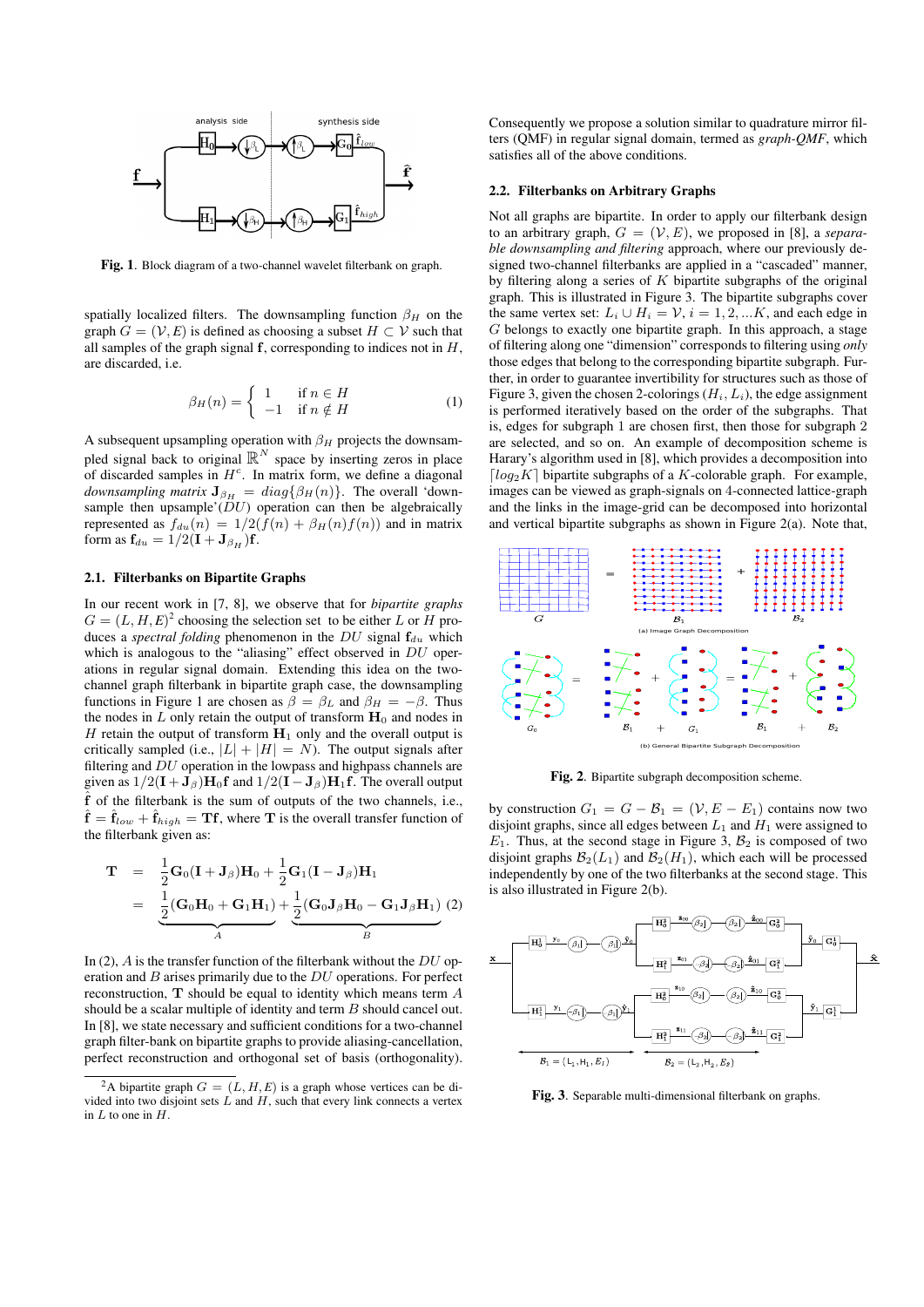#### 3. BIPARTITE SUBGRAPH DECOMPOSITION

Regular signals possess directionality, for example, a K-dimensional regular signal can be visualized as defined on a k-dimensional regular lattice-grid which in-turn can be visualized as a Cartesian product of  $K$ , 1-dimensional lattice-grids. This implies that any point in the lattice can be indexed as  $\mathbf{n} = (n_1, n_2, ..., n_K)$ where  $n_k \in \{1, 2, \ldots N_k\}$ . Arbitrary graphs, unlike regular signals, can not be decomposed into Cartesian product of bipartite subgraphs. However like regular signals, arbitrary graphs have k-hop neighborhoods  $\mathcal{N}_k(\mathbf{n})$  at each node **n** (in terms of shortest-hop distance). For regular lattice grids these neighborhoods can be decomposed into disjoint neighborhood sets along each direction, i.e.,  $\mathcal{N}_k(\mathbf{n}) = \bigcup_{r=1}^K \mathcal{N}_k(n_r)$ . Due to this property the regular signal filters, implemented in each direction (i.e. on the disjoint neighborhoods), filter uncorrelated information about the signal. We extend this property to arbitrary graph and propose a desirable property of bipartite subgraph decompositions  $G = \bigcup_p \mathcal{B}_p$  to be that the k-hop neighborhoods  $\mathcal{N}_k^p(n)$  defined on each subgraph  $\mathcal{B}_p$  are maximally disjoint for all  $k$  and for all  $n$ . The problem is then to find minimum such bipartite subgraph decomposition.

Before finding the solution, we define some metrics which measure the neighborhood separation in bipartite subgraphs. For this, we define k-hop adjacency matrix as  $A_{i,k}$  so that  $A_{i,k}(n, m)$  represents the number of paths from node  $n$  to node  $m$  of length up to  $k$ . The diagonal entries of  $A_{i,k}$  are set to zero. Using matrix  $A_{i,k}$ , we measure separability in the  $k$ -hop neighborhoods of bipartite subgraphs  $B_i$  by computing the correlation between  $n^{th}$  rows of adjacency matrices Ai,k at each node n. The k*-hop neighborhood set correlation* NSC(k) between two bipartite subgraphs is the average correlation between the k-hop neighborhoods defined as:

$$
NSC(k) = \frac{1}{N} \sum_{n=1}^{N} \frac{\sum_{m} \mathbf{A}_{1,k}(n,m) \mathbf{A}_{2,k}(n,m)}{\sqrt{\sum_{m} \mathbf{A}_{1,k}(n,m)^2 \sum_{m} \mathbf{A}_{2,k}(n,m)^2}} \quad (3)
$$

A low value of NSC would imply mutually disjoint neighborhoods in the decomposed bipartite subgraphs. At a global scale, the eigenvectors of bipartite subgraph Laplacian matrices which form the graph-Fourier basis should also be decorrelated with each other. The correlation between the  $l^{th}$  eigen-vectors  $\mathbf{u}_{1,l}$  and  $\mathbf{u}_{2,l}$  on two bipartite subgraphs can be measured by their inner-product. Therefore, we define *spectral basis correlation* SBC between bipartite subgraphs  $\mathcal{B}_1$  and  $\mathcal{B}_2$  to be the Euclidean norm of inner-products between the corresponding eigenvectors:

$$
SBC = \sqrt{\sum_{l=1}^{N} (\mathbf{u}_{1,l}^{t} \mathbf{u}_{2,l})^{2}}
$$
 (4)

We next present a heuristic algorithm to find good subgraph decompositions in arbitrary graphs.

## 3.1. Min-cut Weighted Max-Cut (MCWMC) algorithm

The nature and complexity of finding minimum bipartite subgraph decomposition with maximally disjoint neighborhoods is not known. We therefore, propose the following greedy heuristic to find bipartite subgraphs with disjoint neighborhoods: given a graph  $G$ , let  $\beta$  is chosen as the first downsampling function and it induces partition  $(S_1, S_2)$  on graph G with sizes  $|S_1| = N_1$  and  $|S_2| = N_2$ . Further let  $e = E_{S_1, S_2}$  denotes the cut-set and  $\mathcal{B} = (\mathcal{S}_1, \mathcal{S}_2, e)$  denotes the bipartite subgraph corresponding to  $\beta$ . This decomposition can be graphically represented as in Figure 4. The exclusion of  $\beta$  from  $G$ 

changes the neighborhood structure of the resulting graph  $G_1$ . Thus in remaining graph  $G_1$ , nodes in set  $S_1$  can not reach nodes in set  $S_2$ and vice-versa. We define the expected change in the neighborhood size at each node given the cut e as:

$$
E[\partial \mathcal{N} \mid \mathbf{e}] = p(\mathcal{S}_1)|\mathcal{S}_2| + p(\mathcal{S}_2)|\mathcal{S}_1| = \frac{2N_1N_2}{N}
$$
 (5)

Clearly  $E[\partial \mathcal{N}]$  is maximized if  $N_1 \approx N_2$  at each iteration. This

$$
\begin{array}{ccc}\n\textcircled{5} & \textcircled{6} & \textcircled{6} & \textcircled{6} \\
\textcircled{6} & \textcircled{6} & \textcircled{6} & \textcircled{6} & \textcircled{6} \\
\textcircled{6} & \textcircled{6} & \textcircled{6} & \textcircled{6} & \textcircled{6} & \textcircled{6} \\
\end{array}
$$

Fig. 4. Example of a bipartite graph-cut

problem is widely studied in graph-literature as the *balanced-cut problem* in graphs. However finding balanced-cut iteratively becomes problematic as it leads to roughly  $log_2(N)$  bipartite subgraphs for graph-size  $N$ . Further, in each bipartite graphs the nodes which do not have edges in the cut-set e are disjoint and do not take part in the transform. Therefore we would like to maximally pack these edges into larger and fewer bipartite subgraphs, packing edge-sets e in the order of their importance  $E[\partial \mathcal{N} | e]$ . In order to do this we assign a weight  $w_e = E[\partial \mathcal{N}]/|e|$  to each edge in the cut-set  $e \in$  e in each iteration of balanced cut decomposition. The weight signifies the importance of the edge in changing the neighborhood structure of resulting decompositions. We perform an iterative max-cut algorithm on the resulting min-cut weighted graph which provides bipartite subgraphs with maximum packing of the weighted edges. The algorithm is thus termed as the *mincut weighted max-cut* (MCWMC) algorithm and illustrated with an example in Figure 5.

#### 4. EXPERIMENTS

In order to evaluate the different schemes for bipartite subgraph decomposition, we simulate random graphs by uniformly distributing  $N = 100$  nodes in a 2-D field and connecting nodes which are within a fixed radius of each other.<sup>1</sup> For MCWMC algorithm, we use the balanced-cut algorithm proposed in [9] and the max-cut algorithm in [10]. The outcome of proposed algorithm on a sample graph is shown in Figure 5. For each graph  $G$ , we decompose the graph iteratively into bipartite subgraphs up to two steps to obtain bipartite subgraphs  $B_1$  and  $B_2$  respectively. To measure the edgepacking in these two subgraphs, we define an edge-loss fraction (ELF) which is the ratio between total number of edges in remaining graph  $G_2 = G - B_1 - B_2$  and the total number of edges in G. We then evaluate the metrics NSC and SBC for the two bipartite subgraphs obtained by using a) MCWMC algorithm b) Harary's algorithm proposed in [8] and c) a random decomposition (in which we randomly assign downsampling functions to nodes). Table 1 summarizes the comparison results for 100 instances of such random graphs. A low value of ELF suggests that MCWMC algorithm packs more edges in subgraphs  $B_1$  and  $B_2$  than other algorithms. Further we observe that  $NSC(k)$ , in general decreases for large k-hop neighborhoods which makes sense since at each step of iterative decomposition, the removal of a bipartite subgraph bisects the remaining graph and thus reduces the long-hop connections between nodes.

<sup>&</sup>lt;sup>1</sup>Note that, the 2-D embedding of graph is for illustration only. The MCWMC algorithm only depends on the link-structure of the graph nodes.